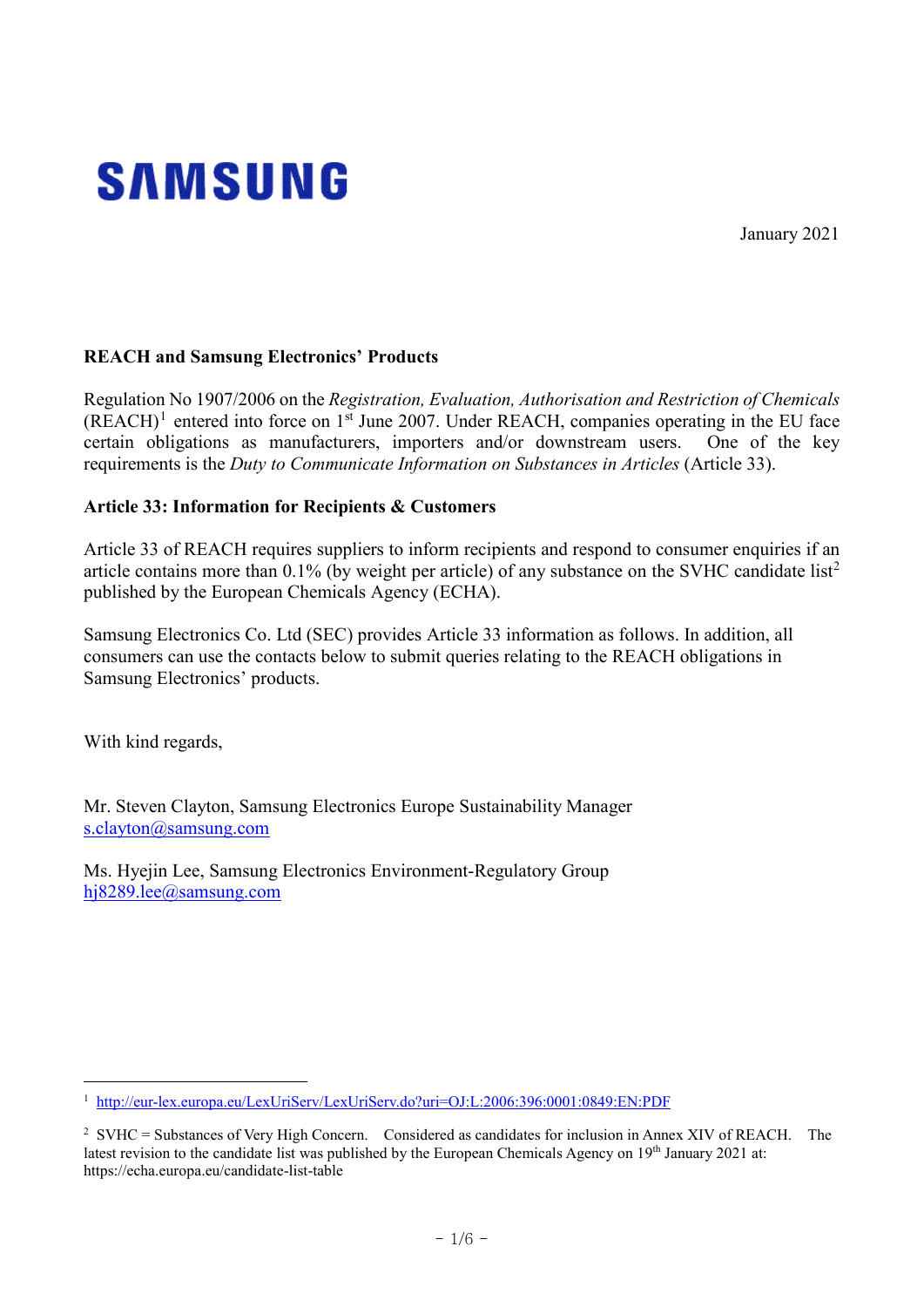## **SAMSUNG**

## January 2021

The majority of products and packaging as manufactured and/or supplied by Samsung Electronics Co. Ltd (SEC) do not contain substances on the REACH SVHC candidate list in concentrations greater than 0.1% by weight per article<sup>[3](#page-1-0)</sup>. The limited numbers of articles affected are listed below. This is the status as of January 2021.

| <b>Substance</b>                                                                     | EC No.                  | <b>CAS No</b>             | <b>Individual articles affected</b>                                                                                                                                                       | <b>Application</b>                               |
|--------------------------------------------------------------------------------------|-------------------------|---------------------------|-------------------------------------------------------------------------------------------------------------------------------------------------------------------------------------------|--------------------------------------------------|
| Benzene-1,2,4-<br>tricarboxylic acid 1,2<br>anhydride(trimellitic<br>anhydride; TMA) | 209-008-0               | 552-30-7                  | Ceramic and epoxy in Samsung<br>Electronics products may potentially<br>contain Benzene-1,2,4-tricarboxylic<br>acid 1,2 anhydride(trimellitic<br>anhydride; TMA) above 0.1% by<br>weight. | Component of ceramic,<br>polymerization reaction |
| Boric acid,<br>Boric acid crude natual                                               | 233-139-2,<br>234-343-4 | 10043-35-3,<br>11113-50-1 | Plastic and ceramic in Samsung<br>Electronics products may potentially<br>contain Boric acid above 0.1% by<br>weight.                                                                     | PVA crosslinking agent,<br>impurity              |
| Calcium arsenate                                                                     | 231-904-5               | 7778-44-1                 | Light emitting diode in Samsung<br>Electronics products may potentially<br>contain Calcium arsenate above 0.1%<br>by weight.                                                              | Component                                        |
| Cadmium                                                                              | $231 - 152 - 8$         | 7440-43-9                 | Copper alloy in Samsung Electronics<br>products may potentially contain<br>Cadmium above 0.1% by weight.                                                                                  | Addictive or impurity<br>of copper alloys        |
| Cadmium oxide                                                                        | 215-146-2               | 1306-19-0                 | Ceramic, Glass and metal alloy in<br>Samsung Electronics products may<br>potentially contain Cadmium oxide<br>above 0.1% by weight.                                                       | Component                                        |
| Cyclohexane-1,2-<br>dicarboxylic anhydride                                           | 201-604-9               | 85-42-7                   | Light emitting diode in Samsung<br>Electronics products may potentially<br>contain Cyclohexane-1,2-dicarboxylic<br>anhydride above 0.1% by weight.                                        | Component                                        |
| Octamethyl<br>cyclotetrasiloxane(D4)                                                 | 209-136-7               | 556-67-2                  | Plastic and silicon in Samsung<br>Electronics products may potentially<br>contain Octamethyl cyclotetra<br>siloxane(D4) above $0.1\%$ by weight.                                          | Addictive, impurity,<br>component                |
| Decamethyl<br>cyclopentasiloxane(D5)                                                 | 208-764-9               | $541 - 02 - 6$            | Plastic and silicon Samsung Electronics<br>products may potentially contain<br>Decamethyl cyclopenta siloxane(D5)<br>above 0.1% by weight.                                                | Addictive, impurity,<br>component                |

-

<span id="page-1-0"></span><sup>&</sup>lt;sup>3</sup> Reference: ECHA Guidance on requirements for substances in Articles.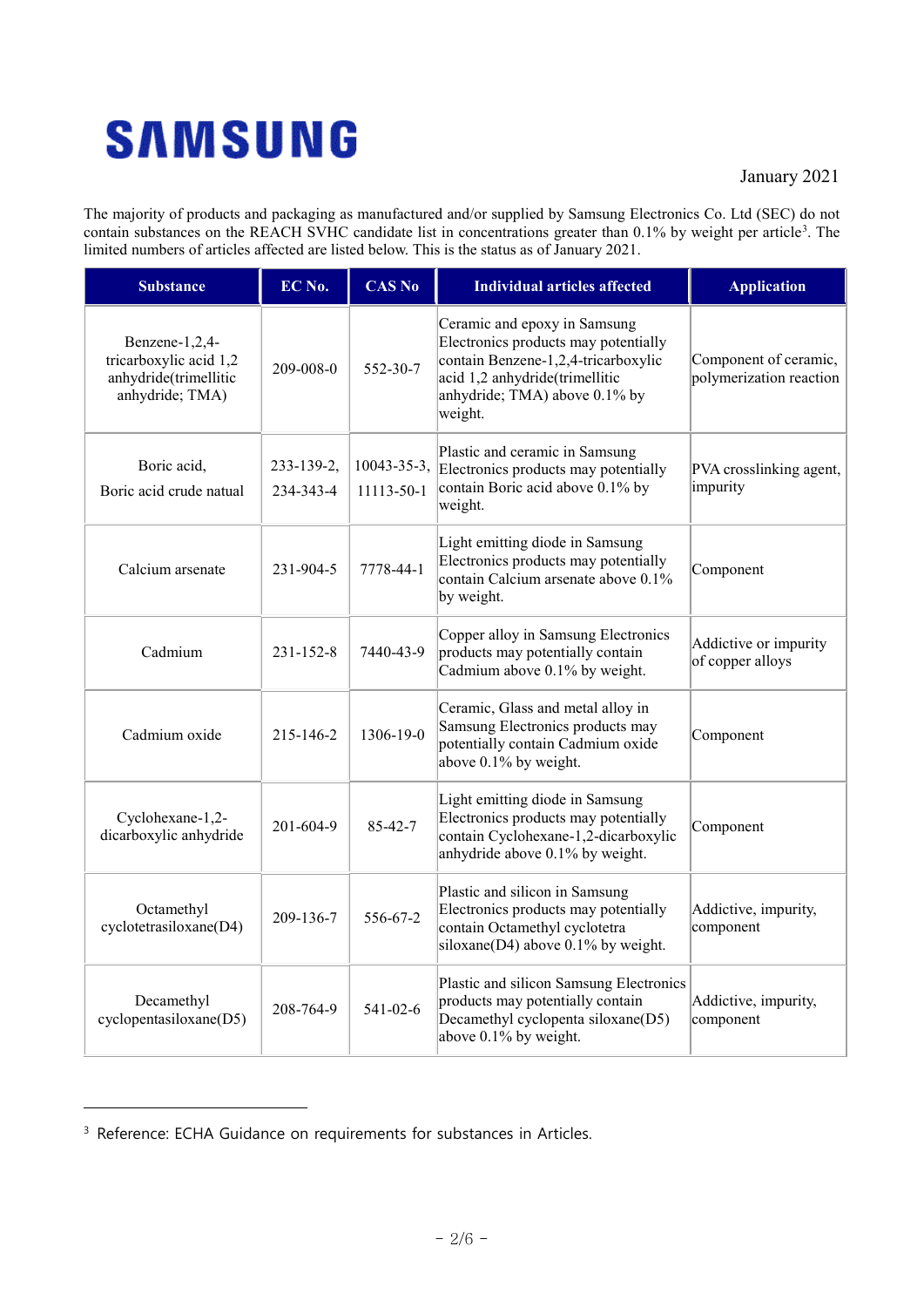| Substance                                                           | EC No.    | CAS No         | Individual articles affected                                                                                                                        | Application                                    |
|---------------------------------------------------------------------|-----------|----------------|-----------------------------------------------------------------------------------------------------------------------------------------------------|------------------------------------------------|
| Dodecamethyl<br>cyclohexasiloxane(D6)                               | 208-762-8 | 540-97-6       | Plastic and silicon in Samsung<br>Electronics products may potentially<br>contain Dodecamethyl<br>cyclohexasiloxane(D6) above $0.1\%$ by<br>weight. | Addictive, impurity,<br>component              |
| Diboron trioxide                                                    | 215-125-8 | 1303-86-2      | Resistor in Samsung Electronics<br>products may potentially contain<br>Diboron trioxide above 0.1% by<br>weight.                                    | Component of glass,<br>ceramic and metal alloy |
| Diazene-1,2-<br>dicarboxamide (C,C'-<br>azodi(formamide))<br>(ADCA) | 204-650-8 | $123 - 77 - 3$ | Plastic and epoxy in Samsung Medical<br>Devices may potentially contain ADCA agent(Cushion),<br>above 0.1% by weight.                               | Blowing<br>component                           |
| N,N-dimethylformamide                                               | 200-679-5 | $68 - 12 - 2$  | Plastic and epoxy in Samsung<br>Electronics products may potentially<br>contain N,N-dimethylformamide above<br>$0.1\%$ by weight.                   | Thermoplastic,<br>addictive                    |
| N,N-dimethylacetamide                                               | 204-826-4 | $127 - 19 - 5$ | Samsung Electronics products may<br>potentially contain N,N-<br>dimethylacetamide above 0.1% by<br>weight.                                          | Impurity                                       |
| Ethylenediamine (EDA)                                               | 203-468-6 | $107 - 15 - 3$ | Metal alloy in Samsung Electronics<br>products may potentially contain<br>Ethylenediamine (EDA) above 0.1% by<br>weight.                            | Plating, stabilizer,<br>component              |
| Lead                                                                | 231-100-4 | 7439-92-1      | Metal alloy, ceramic, glass and solder<br>in Samsung Electronics products may<br>potentially contain Lead above 0.1% by<br>weight.                  | Component, impurity                            |
| Lead monoxide<br>(Lead oxide)                                       | 215-267-0 | 1317-36-8      | Ceramic and glass in Samsung<br>Electronics products may potentially<br>contain Lead monoxide above 0.1% by<br>weight.                              | Component, addictive                           |
| Lead titanium trioxide                                              | 235-038-9 | 12060-00-3     | Ceramic and glass in Samsung<br>Electronics products may potentially<br>contain Lead titanium trioxide above<br>$0.1\%$ by weight.                  | Component                                      |
| Lead titanium zirconium<br>oxide                                    | 235-727-4 | 12626-81-2     | Ceramic in Samsung Electronics<br>products may potentially contain Lead<br>titanium zirconium oxide above 0.1%<br>by weight.                        | Main component                                 |
| Orange lead<br>(Lead tetroxide)                                     | 215-235-6 | 1314-41-3      | Ceramic in Samsung Electronics<br>products may potentially contain<br>Orange lead above 0.1% by weight.                                             | Component                                      |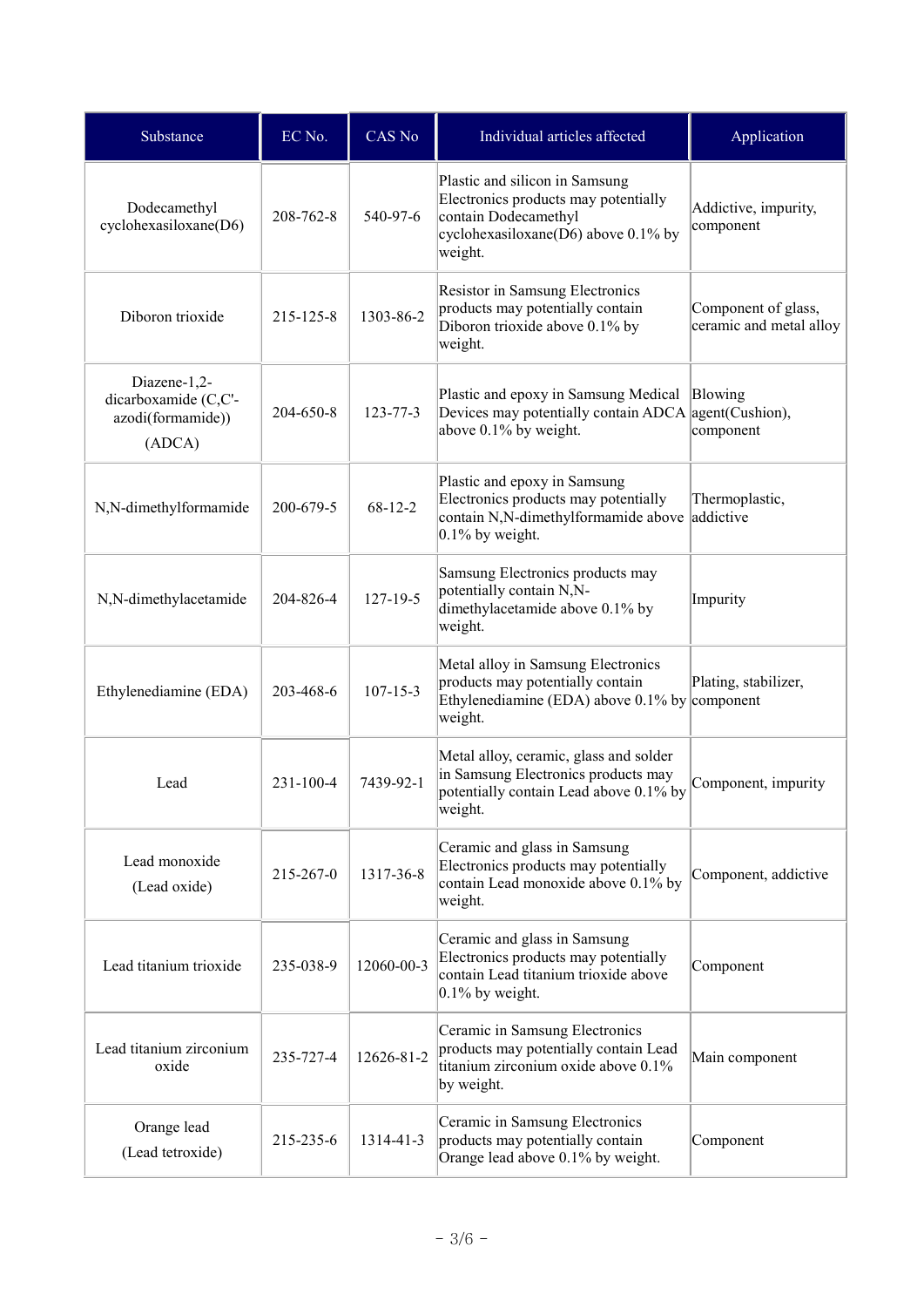| <b>Substance</b>                                                                                                    | EC No.          | <b>CAS No</b>  | <b>Individual articles affected</b>                                                                                                                                                                          | <b>Application</b>                                            |
|---------------------------------------------------------------------------------------------------------------------|-----------------|----------------|--------------------------------------------------------------------------------------------------------------------------------------------------------------------------------------------------------------|---------------------------------------------------------------|
| Hexahydromethylphthalic<br>anhydride                                                                                | 247-094-1       | 25550-51-0     | Epoxy and metal in Samsung<br>Electronics products may potentially<br>contain Hexahydromethylphthalic<br>anhydride above 0.1% by weight.                                                                     | Component,<br>polymerization                                  |
| 1-methyl-2-pyrrolidone<br>(NMP)                                                                                     | 212-828-1       | 872-50-4       | TFT and epoxy in Samsung Electronics<br>products may potentially contain 1-<br>Methyl-2-pyrrolidone (NMP) above<br>$0.1\%$ by weight.                                                                        | TFT stripping process,<br>impurity, solvent                   |
| 1-vinylimidazole                                                                                                    | 214-012-0       | 1072-63-5      | Plastics in Samsung Electronics<br>products may potentially contain 1-<br>vinylimidazole above 0.1% by weight.                                                                                               | Plasticizer                                                   |
| 1, 2-dimethoxyethane;<br>ethylene glycol dimethyl<br>ether (EGDME)                                                  | 203-794-9       | $110 - 71 - 4$ | Samsung Electronics products may<br>potentially contain 1, 2-<br>dimethoxyethane; ethylene glycol<br>dimethyl ether (EGDME) above 0.1%<br>by weight.                                                         | Solvent, component                                            |
| 1,3-propanesultone                                                                                                  | 214-317-9       | 1120-71-4      | Battery inSamsung Electronics<br>products may potentially contain 1,3-<br>propanesultone above 0.1% by weight.                                                                                               | Battery electrolyte                                           |
| 1,3,5-Tris(oxiran-2-<br>ylmethyl)-1,3,5-triazinane-<br>2,4,6-trione (TGIC)                                          | 219-514-3       | 2451-62-9      | Resin and ink in Samsung Electronics<br>products may potentially contain 1,3,5-<br>Tris(oxiran-2-ylmethyl)-1,3,5-<br>triazinane-2,4,6-trione (TGIC) above<br>$0.1\%$ by weight.                              | Curing agent,<br>component of ink,<br>component               |
| 1,6,7,8,9,14,15,16,17,17,18<br>$,18-$<br>dodecachloropentacyclo[12<br>.2.1.16,9.02,13.05,10]octad<br>eca-7,15-diene | 236-948-9       | 13560-89-9     | Resin in Samsung Electronics products<br>may potentially contain<br>$1,6,7,8,9,14,15,16,17,17,18,18$ -<br>dodecachloropentacyclo[12.2.1.16,9.02<br>,13.05,10]octadeca-7,15-diene above<br>$0.1\%$ by weight. | Component                                                     |
| 2-benzyl-2-dimethylamino-<br>$4'$ -<br>morpholinobutyrophenone                                                      | 404-360-3       |                | Epoxy resin and ink in Samsung<br>Electronics products may potentially<br>119313-12-1 contain 2-benzyl-2-dimethylamino-4'-<br>morpholinobutyrophenone above 0.1%<br>by weight.                               | Photo initiator                                               |
| $2$ -methyl-1- $(4-$<br>methylthiophenyl)-2-<br>morpholinopropan-1-one                                              | $400 - 600 - 6$ | 71868-10-5     | Epoxy resin and ink in Samsung<br>Electronics products may potentially<br>contain 2-methyl-1-(4-<br>methylthiophenyl)-2-morpholinopropan agent, component<br>$-1$ -one above 0.1% by weight.                 | Photo initiator,<br>hardener, crosslinking                    |
| 2-(2H-benzotriazol-2-yl)-<br>4,6-ditertpentylphenol<br>$(UV-328)$                                                   | 247-384-8       | 25973-55-1     | Plastic in Samsung Electronics<br>products may potentially contain 2-<br>(2H-benzotriazol-2-yl)-4,6-<br>ditertpentylphenol (UV-328) above<br>$0.1\%$ by weight.                                              | Preventing UV,<br>polarizer, crosslinking<br>agent, component |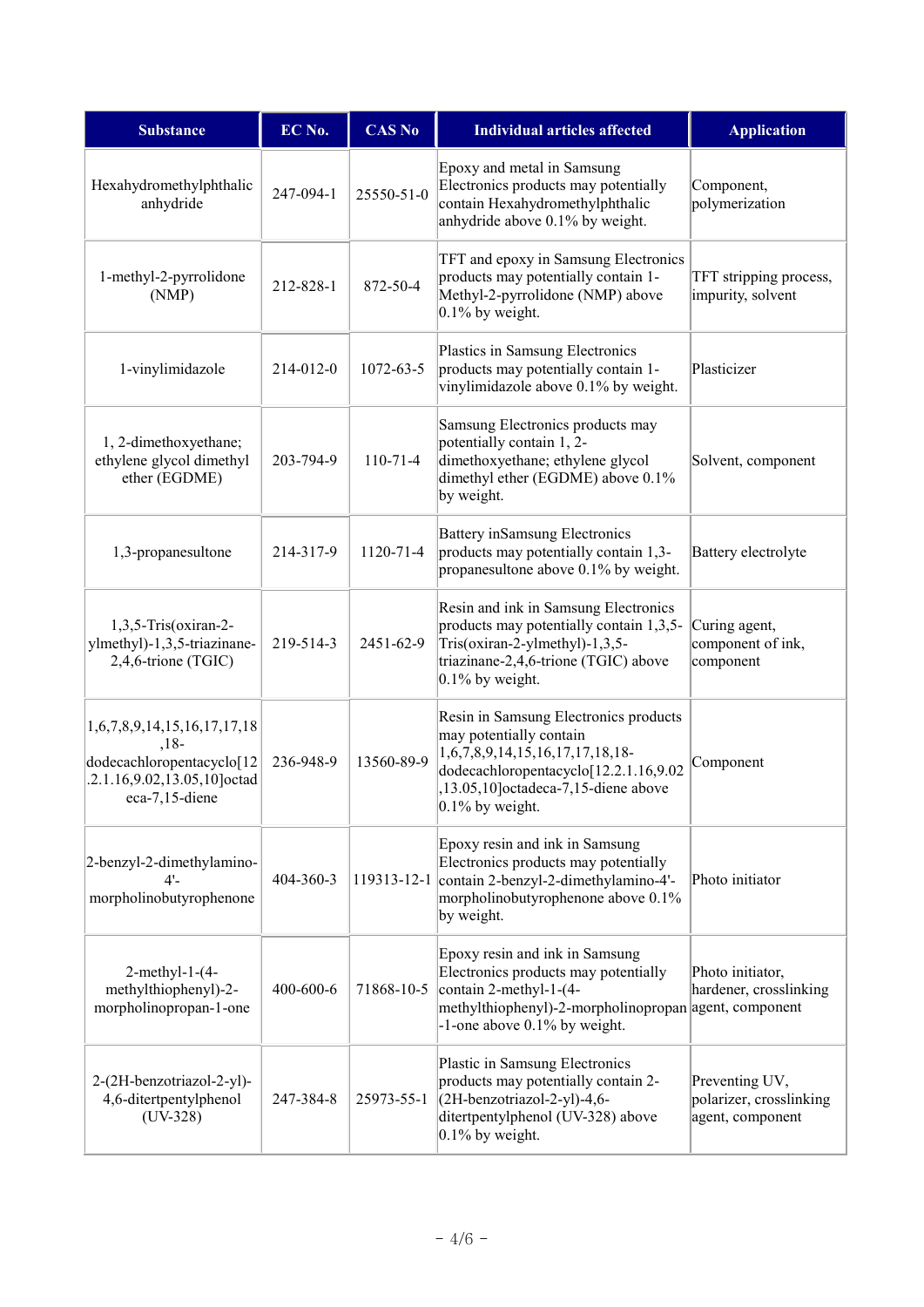| <b>Substance</b>                                                                                                                                     | EC No.          | <b>CAS No</b>  | <b>Individual articles affected</b>                                                                                                                                                                                               | <b>Application</b>                |
|------------------------------------------------------------------------------------------------------------------------------------------------------|-----------------|----------------|-----------------------------------------------------------------------------------------------------------------------------------------------------------------------------------------------------------------------------------|-----------------------------------|
| 2-ethoxyethyl acetate                                                                                                                                | 203-839-2       | $111 - 15 - 9$ | Ink in Samsung Electronics products<br>may potentially contain 2-ethoxyethyl<br>acetate above 0.1% by weight.                                                                                                                     | Solvent, component                |
| 2-methylimidazole                                                                                                                                    | 211-765-7       | 693-98-1       | Epoxy resin in Samsung Electronics<br>products may potentially contain 2-<br>methylimidazole above 0.1% by<br>weight.                                                                                                             | Molding compounds                 |
| 4-Nonylphenol,<br>branched, ethoxylated                                                                                                              | 500-315-8       | 127087-87-0    | Adhesive in Samsung Electronics<br>products may potentially contain 4-<br>Nonylphenol, branched, ethoxylated<br>above 0.1% by weight.                                                                                             | Component                         |
| Nonylphenol,<br>ethoxylated                                                                                                                          | 500-024-6       | 9016-45-9      | Resin and flux in Samsung Electronics<br>products may potentially contain<br>Nonylphenol, ethoxylated above 0.1%<br>by weight.                                                                                                    | Component                         |
| $4,4'$ -<br>isopropylidenediphenol<br>(Bisphenol A; BPA)                                                                                             | $201 - 245 - 8$ | 80-05-07       | Plastic in Samsung Electronics<br>products may potentially contain 4,4'-<br>isopropylidenediphenol (Bisphenol A;<br>BPA) above 0.1% by weight.                                                                                    | Impurity, byproduct,<br>component |
| Imidazolidine-2-thione<br>(2-imidazoline-2-thiol)                                                                                                    | 202-506-9       | 96-54-7        | Resin and rubber in Samsung<br>Electronics products may potentially<br>contain Imidazolidine-2-thione above<br>$0.1\%$ by weight.                                                                                                 | Component                         |
| Pitch, coal tar, high temp.                                                                                                                          | 266-028-2       | 65996-93-2     | Ink in Samsung Electronics products<br>may potentially contain Pitch, coal tar,<br>high temp. above 0.1% by weight.                                                                                                               | Component                         |
| Pyrochlore, antimony<br>lead yellow<br>This substance is<br>identified in the Colour<br>Index by Colour Index<br>Constitution Number,<br>C.I. 77588. | 232-382-1       | 8012-00-8      | Resin in Samsung Electronics products<br>may potentially contain Pyrochlore,<br>antimony lead yellow                                                                                                                              | Component                         |
| Tetralead trioxide<br>sulphate                                                                                                                       | 235-380-9       | 12202-17-4     | Ceramic in Samsung Electronics<br>products may potentially contain<br>Tetralead trioxide sulphate above 0.1%<br>by weight.                                                                                                        | Component                         |
| Tris(4-nonylphenyl,<br>branched and linear)<br>phosphite (TNPP) with $\geq$<br>$0.1\%$ w/w of 4-<br>nonylphenol, branched<br>and linear (4-NP)       |                 |                | Resin in Samsung Electronics products<br>may potentially contain Tris(4-<br>nonylphenyl, branched and linear)<br>phosphite (TNPP) with $\geq 0.1\%$ w/w of<br>4-nonylphenol, branched and linear (4-<br>NP) above 0.1% by weight. | Cable, sensor                     |